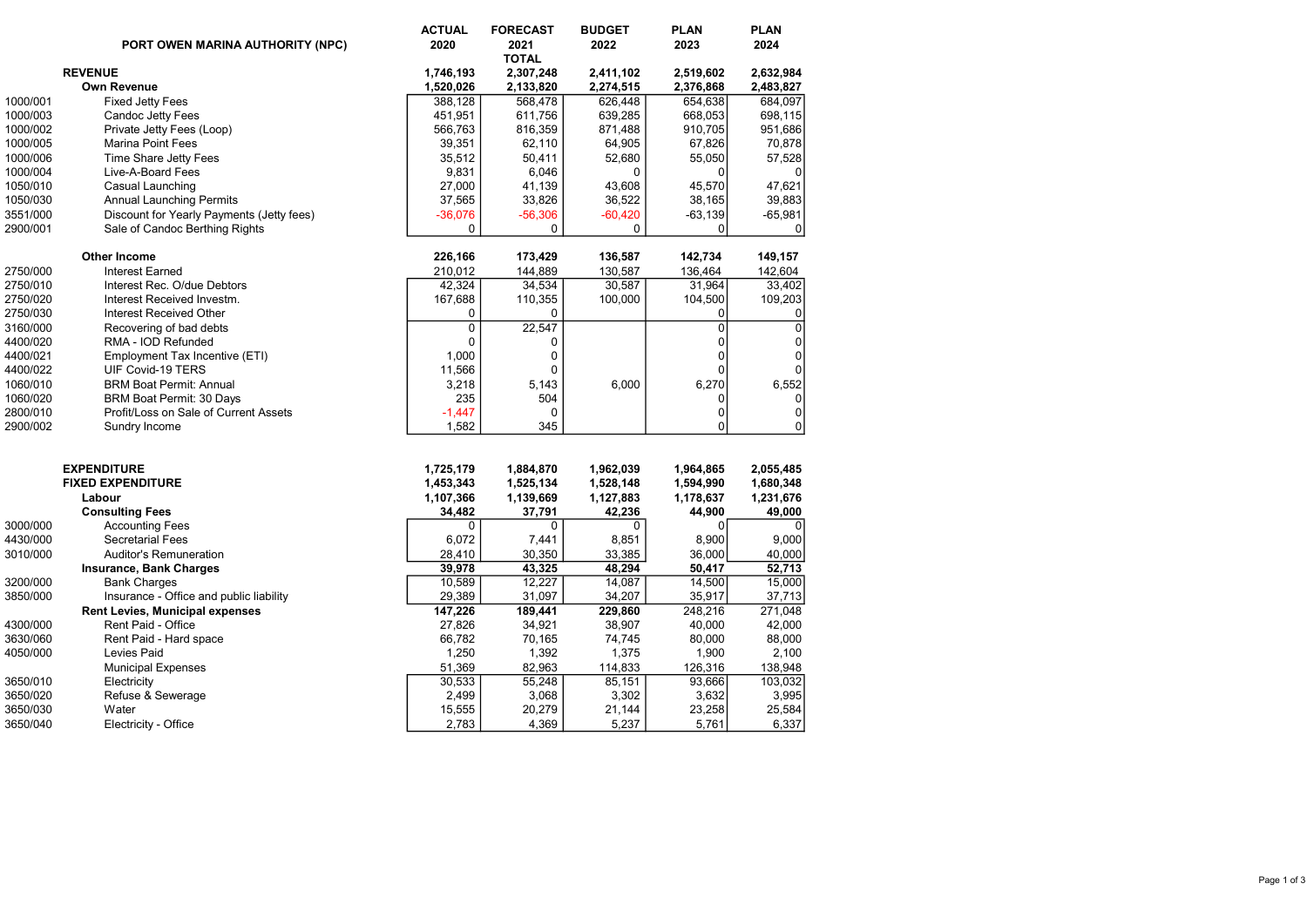|          | PORT OWEN MARINA AUTHORITY (NPC)                   | <b>ACTUAL</b><br>2020 | <b>FORECAST</b><br>2021<br><b>TOTAL</b> | <b>BUDGET</b><br>2022 | <b>PLAN</b><br>2023 | <b>PLAN</b><br>2024 |
|----------|----------------------------------------------------|-----------------------|-----------------------------------------|-----------------------|---------------------|---------------------|
|          | Admin                                              | 51,611                | 64,908                                  | 79,876                | 72,820              | 75,911              |
| 3050/000 | Advertising                                        | 4,929                 | 8,060                                   | 11,000                | 11,000              | 11,000              |
|          | Marketing                                          | 0                     | 0                                       | 10,000                | 0                   | 0                   |
| 3400/000 | Postage                                            | 937                   | 1,647                                   | 1,700                 | 1,785               | 1,874               |
| 4200/000 | Printing & Stationery                              | 12,152                | 15,571                                  | 15,163                | 15,921              | 16,717              |
| 4600/000 | Telephone & Fax                                    | 16,716                | 17,620                                  | 18,413                | 19,334              | 20,300              |
| 4500/000 | Staff Welfare & Refreshments                       | 1,225                 | 3,273                                   | 3,600                 | 3,780               | 3,969               |
| 3250/000 | Cleaning                                           | 1,041                 | 2,979                                   | 3,000                 | 3,150               | 3,308               |
| 4505/000 | Office expenses                                    | 1,081                 | 1,800                                   | 2,000                 | 2,100               | 2,205               |
| 4550/000 | Subscriptions                                      | 13,530                | 13,958                                  | 15,000                | 15,750              | 16,538              |
|          | <b>Finance cost</b>                                | 72,680                | 50,000                                  | 0                     | 0                   | 0                   |
| 3150/000 | <b>Bad Debt</b>                                    | 72,680                | 50,000                                  | 0                     | $\Omega$            | 0                   |
|          | <b>VARIABLE EXPENDITURE</b>                        | 271,836               | 359,736                                 | 433,891               | 369,875             | 375,137             |
|          | <b>Repairs &amp; Maintenance</b>                   | 66,256                | 60,598                                  | 169,400               | 70,400              | 70,400              |
| 4350/010 | Repairs & Maintenance - Electrical                 | 20,894                | 39,538                                  | 60,000                | 30,000              | 30,000              |
| 4350/025 | Repairs & Maintenance - Jetty cleaning             | 0                     | 0                                       | 2,400                 | 2,400               | 2,400               |
| 4350/030 | Repairs & Maintenance - General                    | 1,387                 | 5,500                                   | 6,000                 | 6,000               | 6,000               |
| 4350/035 | Repairs & Maintenance - Water                      | 3,733                 | 599                                     | 0                     |                     | 0                   |
| 4350/040 | Repairs & Maintenance - Slipway                    | 9,859                 | 4,583                                   | 60,000                | 5,000               | 5,000               |
| 4350/060 | Repairs & Maintenance - Buoys/AtoN                 | 782                   | 212                                     | 50,000                | 6,000               | 6,000               |
| 4360/000 | Repairs & Maintenance - Tools                      | 2,053                 | 3,704                                   | 5,000                 | 5,000               | 5,000               |
| 4350/080 | Repairs & Maintenance - Marina Ulva Removal        | 6,571                 | 35,000                                  | 40,000                | 40,000              | 40,000              |
| 4350/085 | Pollution                                          | 18,194                | 0                                       | 0                     | 0                   | 0                   |
| 3221/000 | Repairs & Maintenance - Derrick barge              | 2,782                 | 11,000                                  | 6,000                 | 6,000               | 6,000               |
|          | <b>Garden Services</b>                             | 167,175               | 158,828                                 | 156,000               | 174,200             | 188,720             |
| 3930/000 | <b>Garden Services</b>                             | 167,175               | 158,828                                 | 156,000               | 174,200             | 188,720             |
| 3930/010 | Gardens Maintenance                                | 112,444               | 133,440                                 | 132,000               | 145,200             | 159,720             |
| 3930/020 | <b>Garden Services</b>                             | 45,000                | 4,700                                   | 0                     | 5,000               | 5,000               |
| 4350/070 | Repairs & Maintenance - Open spaces                | 9,731                 | 20,688                                  | 24,000                | 24,000              | 24,000              |
|          | Fuel, Vehicle & Transport                          | 20,392                | 31,111                                  | 35,841                | 39,425              | 43,367              |
| 4150/002 | Motor Vehicle Expenses                             | 4,656                 | 9,713                                   | 7,200                 | 7,920               | 8,712               |
| 4150/001 | Petrol & Oil                                       | 15,088                | 19,498                                  | 24,000                | 26,400              | 29,040              |
| 4150/003 | Motor Vehicle Licenses                             | 648                   | 1,000                                   | 1,000                 | 1,100               | 1,210               |
|          | <b>Berg Estuary Permits</b>                        | 0                     | 900                                     | 3,641                 | 4,005               | 4,405               |
|          | <b>Consulting &amp; Legal Fees</b>                 | 9,688                 | 50,639                                  | 24,000                | 24,000              | 24,000              |
| 3350/000 | <b>Consulting Fees</b>                             | 0                     | 6,000                                   | 6,000                 | 6,000               | 6,000               |
|          | Directors' expenses                                | $\mathbf 0$           | 1,700                                   | 18,000                | 18,000              | 18,000              |
| 4000/000 | Legal Fees                                         | 8,369                 | 42,939                                  | 0                     | 0                   | 0                   |
| 4230/000 | Penalties                                          | 1,319                 | 0                                       | 0                     | $\Omega$            | 0                   |
|          | <b>Office Equipment</b>                            | 690                   | 2,475                                   | 2,800                 | 16,000              | 2,800               |
| 3300/000 | <b>Computer Expenses</b>                           | 690                   | 2,475                                   | 2,800                 | 16,000              | 2,800               |
|          | <b>Staff Wellfare &amp; Entertainment</b>          | 7,636                 | 56,085                                  | 45,850                | 45,850              | 45,850              |
| 3700/000 | Meetings                                           | 2,188                 | 800                                     | 12,000                | 12,000              | 12,000              |
| 3710/000 | Fire Equipment                                     | 0                     | 40,900                                  | 6,000                 | 6,000               | 6,000               |
| 4120/000 | <b>Medical Expenses</b>                            | $\Omega$              | 1,600                                   | 1,350                 | 1,350               | 1,350               |
| 4400/015 | Training                                           | 0                     | 6,261                                   | 20,000                | 20,000              | 20,000              |
| 4700/000 | <b>Workmens Compensation Fund</b>                  | 5,448                 | 6,524                                   | 6,500                 | 6,500               | 6,500               |
|          |                                                    |                       |                                         |                       |                     |                     |
|          | <b>EARNINGS BEFORE INTEREST, TAX, DEPRECIATION</b> | 21,014                | 422,378                                 | 449,064               | 554,737             | 577,499             |
| 3450/000 | Depreciation                                       | 334,660               | 300,986                                 | 319,979               | 314,979             | 314,979             |
|          | <b>EARNINGS BEFORE INTEREST AND TAX</b>            | $-313,646$            | 121,392                                 | 129,085               | 239,758             | 262,520             |
| 3900/010 | Interest paid - Other                              | 12                    | 0                                       | 0                     | 0                   | 0                   |
| 3900/020 | Interest paid - Absa Vehicle Finance               | 12,085                | 7,330                                   | 7,394                 | 7,300               | 7,300               |
|          |                                                    |                       |                                         |                       |                     |                     |